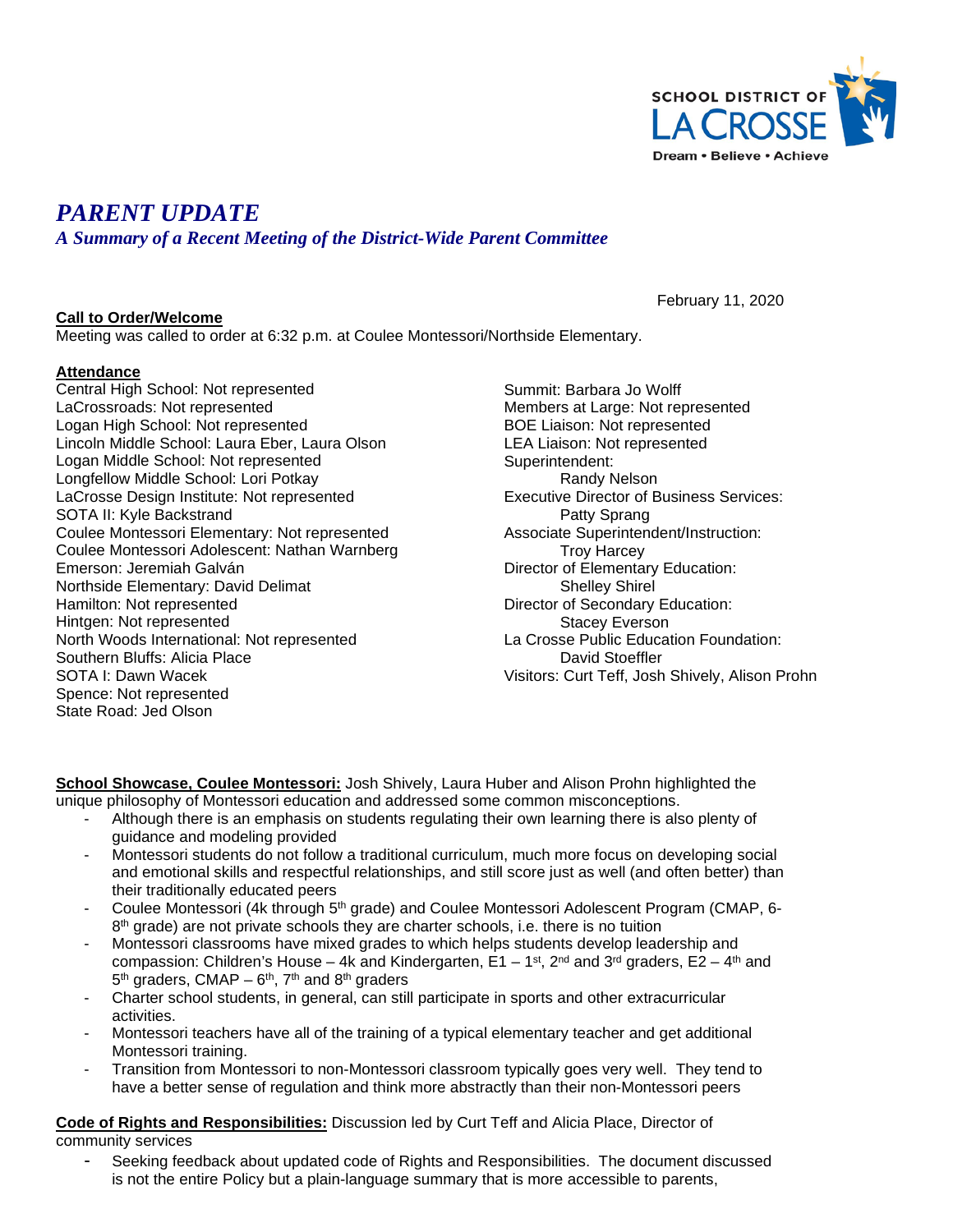students, teachers and staff: [https://www.lacrosseschools.org/wp](https://www.lacrosseschools.org/wp-content/uploads/2019/07/2019-20-Code-of-Rights-and-Responsibilities-7.9.19.pdf)[content/uploads/2019/07/2019-20-Code-of-Rights-and-Responsibilities-7.9.19.pdf](https://www.lacrosseschools.org/wp-content/uploads/2019/07/2019-20-Code-of-Rights-and-Responsibilities-7.9.19.pdf)

- Getting feedback from several groups within the community.
- No mention of learning disabilities in the beginning of the document, those are included near the end of the document.
- Can the interscholastic athlete section be more inclusive, i.e. include quiz bowl, band, academic decathlon, FBLA, etc.? Or make it clear that this applies to all students who are representing the district?
- Under parents Rights and Responsibilities there is a feeling that parents are not informed when there is a potentially traumatic incident in the classroom. Parents should have a right to know if their child has been potentially traumatized so that the parent can help the child through the situation.
- Can we include language about it being a right for students to have social/emotional support and access to counseling (or other resources) when there is that need. Or include something about a right to mental health and wellness?
- Can we make it a right for students to know that they have access to mental health and wellness resources and their responsibility to seek it out?
- Rights 'Be treated courteously, fairly and respectfully by other students and school staff.' This seems a little sterile, can we include something about respecting each other as a 'whole person'?
- Can we include something about it being a right that staff can use their best professional judgement?
- Can we include something about it being a right that school is a 'healthy' place to be, that is can they be reasonable sure that there are not going to be sick children at school? Maybe this is part of a parents responsibility too? If this is added, then the district should NOT punish parents/families for keeping their children home sick.
- Can we move the information about bullying more towards the front of this document?
- Has there been thought about creating other documents for parents that give them ways language to talk about student rights and responsibilities since the way you talk about these with a 1<sup>st</sup> grader is very different than how you talk about them with a junior in high school?

#### **Expulsion Policy:** Discussion led by Curt Teff

- The district is reviewing their expulsion process. The district has been working really hard to not expel students because in Wisconsin that basically means the child cannot get an education. No expulsions in about 10 years.
- The search and seizure process is being looked at. Making sure active searches are performed by an appropriately gendered person.
- Looking at active and passive searches.
- Data indicates males and students of color are overrepresented in disciplinary actions. In particular, students of color are disciplined more often for subjective types of behavior (disrespect, disruption, etc.).

#### **Dress and Grooming Policy (4430.1):** Discussion led by Cert Teff

- This is for secondary schools.
- Most dress codes target female clothing choices, up to 70%.
- There are concerns, from students in LSD, of inconsistent enforcement.
- Goal is to not target specific populations with the code and to not take-away learning time from students.
- Feedback has ranged from 'no dress code' to 'wear uniforms' and everywhere in between.
- 'Students, staff and guests wear clothing in a way that does not expose any undergarments including underwear and bras (waistband and bra straps excluded) and prevents direct skin exposure on school furniture (chairs, benches, auditorium seats, etc.). Lengthy discussion on skin exposure and language that could be used in Policy. Example given: The 'breast, chest and buttocks' language was used to discriminate against a minority swimmer in Alaska:[https://www.nbcnews.com/news/us-news/female-swimmer-s-disqualified-over](https://www.nbcnews.com/news/us-news/female-swimmer-s-disqualified-over-her-bathing-suit-critics-cite-n1051951)[her-bathing-suit-critics-cite-n1051951](https://www.nbcnews.com/news/us-news/female-swimmer-s-disqualified-over-her-bathing-suit-critics-cite-n1051951)
- This language seems to be about short shorts and skirts and specifically targeted at females.
- The word 'grooming' has been used in the past to target minority groups whose cultural grooming practices differ from the dominant, white American culture.